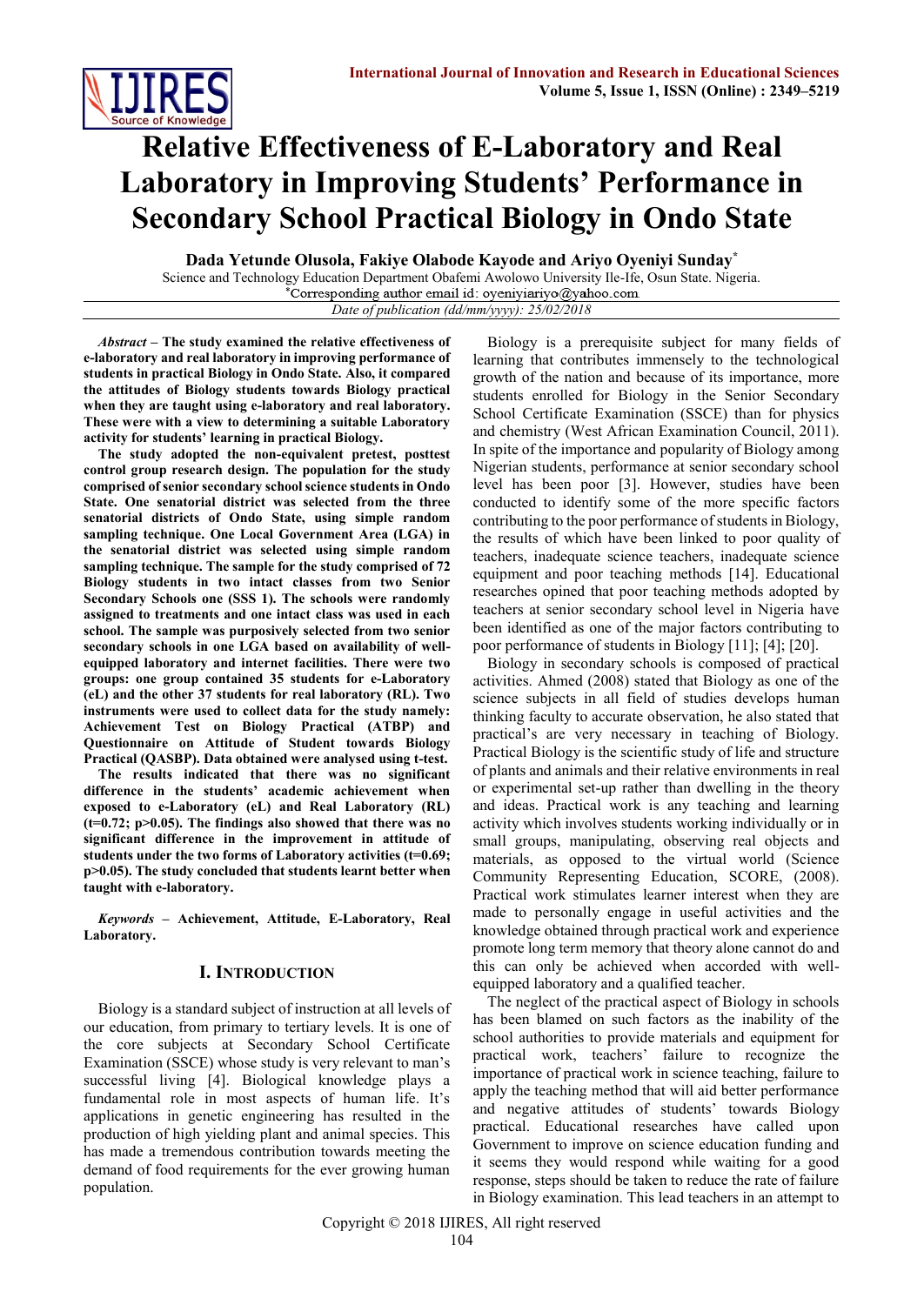

find alternative ways of teaching Biology practical using real laboratory which result to the use of alternative to practical Biology method, e-Laboratory packages among others.

According to [6], the introduction of e-Laboratory provides remote control of real Biology experiments over the internet or through electronic media as it occurs in the real laboratory had contributed greatly to the performance of students in practical Biology. Its main purposes are to provide e-learning of science (24 hours per day and 7 days a week), providing real scientific experiments (remotely controlled) which cannot be acquired by a school and this has made e-Laboratory a free, accessible, remotely controlled laboratory and can be accessed by everyone whose computer or phone has access to internet. Today majority of students in senior secondary school have phones that have access to internet, rather than using it for educational purpose, they are either on *Facebook, twitter, WhatsApp, Messenger or 2go* among others and there are numerous packages online that could bring about meaningful learning, arouse their interest, and bring about better performance. E-learning refers to the use of information and communication technology (ICT) to enhance and/or support learning in education. However this encompasses an ample array of systems from students using e-mail and accessing course materials online. E-learning is an education via the internet, network or standalone computer. E-learning is basically the network — enabled convey of skills and knowledge. E-learning refers to using electronic applications and processes to learn. E-learning applications and processes include web-based learning, computer — based learning, virtual classrooms and digital collaboration. E-learning is when content is delivered or the internet, intranet/extranet, audio or videotape, satellite TV and CD-ROM. E-learning was first called "internet-based training" then "web-based training. E-learning is not only about training and instruction but also about learning that is tailored to individual.

Technology is a tool used to remove geographical barriers and facilitate everybody to learn anytime and anywhere without the presence of an instructor. Bubble and Linn (1991) cited in [7], argued that the traditional science classroom provides an inaccurate representation of the nature of science and how scientific understanding is generated. They maintained that "a traditional science course makes students think that science is a collection of abstract facts to be memorized rather than set of principles that are warranted by evidence, and studies have reported that real laboratory have been successfully used to achieve the development of practical skills in Biology practical.

Ref [22], in physics found out that the effectiveness and impact of the e-laboratory is comparable (or better) than the real laboratory. The e-laboratory has effectively tested the students' conceptual knowledge, allowed them to work collaboratively on the problem, interact with the equipment, learn by trial and error and allowed the students to perform analysis on real experimental data, and this is supported by [9] that e-laboratories have provided increased access to equipment for students. With e-laboratories students can perform and repeat the experiment at any time and any place conveniently. Students have also gained the experience of controlling equipment remotely and with this, attention is being shifted from real laboratory to the use of e-Laboratory in teaching and learning of science practical. However, no sufficient studies exist on the relative effectiveness of these two types of laboratories in Biology practical and this study intends to fill this gap.

The teaching of Biology at the Senior Secondary School level in Nigeria as tended to be rooted in the conventional teaching method. The fundamental challenge of this method is that they tend to limit the interests of the learner rather than stimulating them. Studies have shown that both real laboratory and e-Laboratory have been successfully used to achieve development of practical skills in practical Biology among secondary school students, though real laboratory is more commonly used in secondary schools. Given the observed deficiencies that still exist in the acquisition and application of these necessary practical skills, however, few studies existed on the comparative effectiveness of these two types of laboratories and hence this study.

Therefore the specific objectives of the research are to:

- a. Examine the relative effectiveness of e-laboratory and real laboratory in improving performance of students in practical Biology in Ondo State;
- b. Compare the attitudes of Biology students towards Biology practical when they are taught using elaboratory and real laboratory.

# **II. RESEARCH HYPOTHESES**

From the objectives mentioned above, the following research hypotheses were generated:

- Ho1: There is no significant difference between the performance in practical Biology of students taught with e-laboratory and those taught with real laboratory.
- Ho2: There is no significant difference between the attitude in practical Biology of students taught with elaboratory and those taught with real laboratory.
- *Significance of the Study*

In the 21<sup>st</sup> century, technology, teaching and learning have been changing rapidly. Emphasis is now being placed on student-centered learning which requires adoption of strategies that could arouse students' interest, stimulate their thinking and arouse their learning outcomes. Generally, the result of this study should uplift the standard of Biology practical teaching in secondary schools.

The finding of this study is expected to create awareness for the teachers about different mode of online practical packages and how this new innovation would help to enhance their job performance. Biology teachers might appreciate the value of using e-laboratory in enhancing academic achievement of students and reduce the stress of limited facilities. The study would uncover the effectiveness of e-laboratory and real laboratory in practical Biology to the students, teachers, government and the entire society. The study will also improve the attitude of students when exposed to e-laboratory and real laboratory which could aid better performance in practical Biology.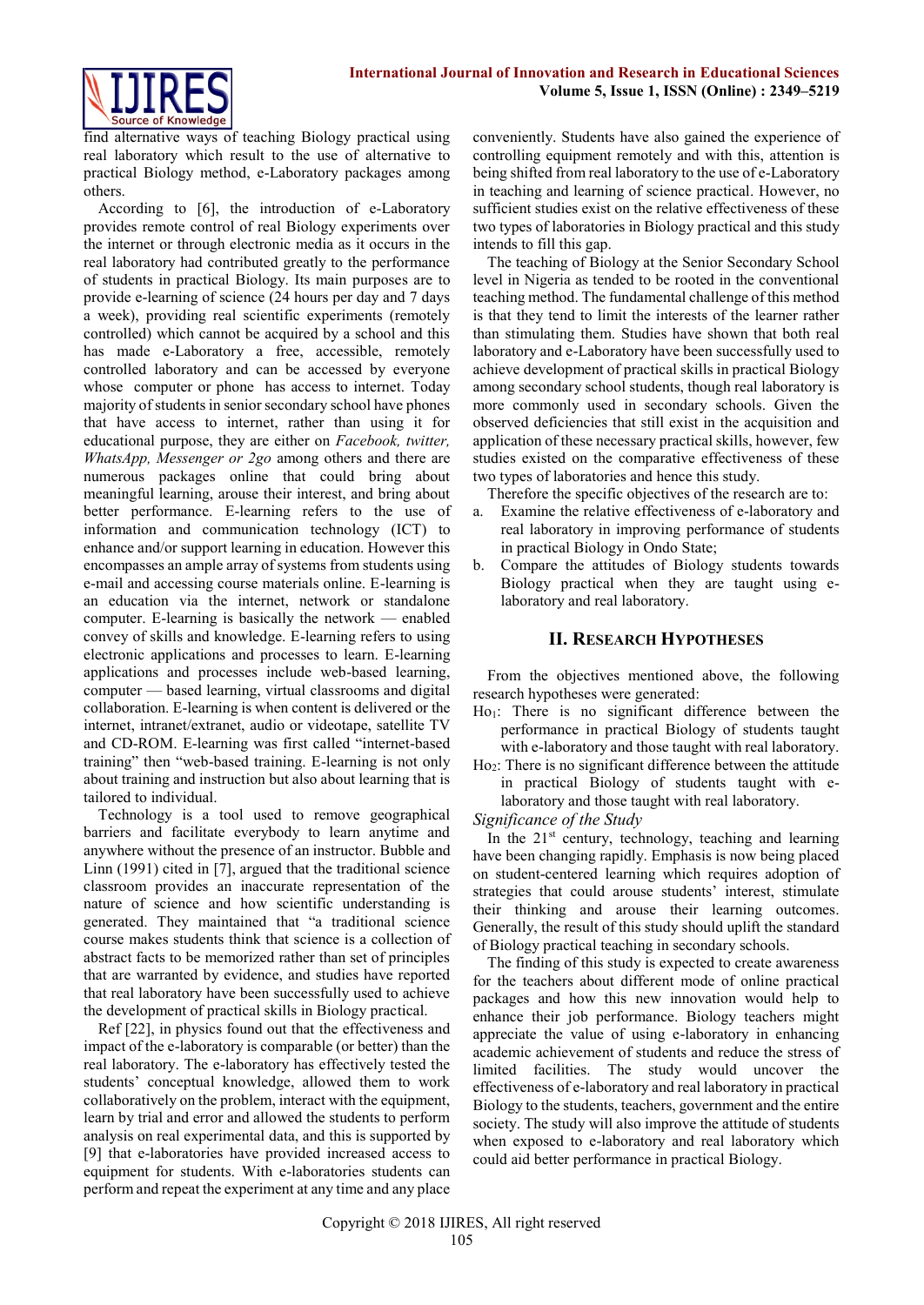

*Scope of the Study*

This study was limited to senior secondary school one (SSI) students in two intact classes from two secondary schools which were purposively sampled based on wellequipped laboratory and access to internet facilities from one Local Government Area in Ondo State. The students were taught with practical e-laboratory and real laboratory on two topics: Food test and Osmosis.

This study is based on the concept of constructivism which has been strongly promoted by Brunner, Vygotsky and Piaget. Constructivism is a psychological theory of knowledge which argues that humans construct knowledge and meaning from their experiences. Constructivism is a set of beliefs about knowledge that begins with the assumption that reality exists but cannot be known as a set of truth [19]. Constructivism is not accepting what you are told but your prior knowledge about what you are taught and your perceptions about it. Active involvement of students is emphasized in constructivism, hence knowledge gained last long in their memory.

Through constructivism approach in classroom, students will actively involve in educational process and they have the chance to create their own based on their background. The role of the teacher is to organize information around conceptual clusters of problems, questions and discrepant situations in order to engage the student's interest. Teachers assist the students in developing new insights and connecting them with their previous learning. Ideas are presented holistically as broad concepts and then broken down into parts. The activities are student-centered and students are encouraged to ask their own questions, carry out their own experiments, make their own analogies and come to their own conclusions. However, with e-laboratory and effective teaching of real laboratory this can be easily achieved. Cognitive theorists believe the role of the teacher is to provide learners with opportunities and incentives to learn. The primary message of constructivism is that students who engage in active learning are making their own meaning and constructing their own knowledge in the process.

The e-Laboratory is expected to provide learners with appropriate method of learning Biology practical through their own experience by complementing teacher skills and experience to enable them attain instructional goals since i-Learning is interactive, imaginative, innovative, inspiring, ingenious i.e. it combines the best learning theory and practice with the best technologies to produce the best learning experience possible as it occurs in the Real Laboratory.

## **III. RESEARCH METHODOLOGY**

The study adopted the non-equivalent pre-test, post-test control group design. There were two groups. One group was assigned to experimental group which was taught with e-Laboratory and the other was taught with real laboratory apparatus as the control group. The design for the study is represented below:

> (Experimental group)  $O_1$   $X_1$   $O_2$ (Control group)  $O_4$   $X_2$   $O_5$

Where  $O_1$  and  $O_4$  represent the pre-test

 $O_2$ and  $O_5$  represent the post-test

 $X_1$  represents treatment using e-laboratory (eL) package  $X_2$  represents treatment using Real Laboratory (RL)

The population for the study comprised of Senior Secondary (SSI) School students in Ondo State. One Senatorial District was randomly selected from the three Senatorial district of Ondo State. One Local Government Area in the Senatorial District was selected using simple random sampling technique. The study sample was made up of 72 senior secondary school one (SS1) Biology students from two intact classes in the two purposively selected senior secondary schools in the Local Government Area of Ondo State based on well-equipped laboratories and internet facilities. The schools selected were Temidire College, Ondo and Lassalle College, Ondo. The schools were randomly assigned into two groups and students were used in their intact classes.

The following two instruments were used for data collection: "Achievement Test on Biology Practical" (ATBP) and "Questionnaire on Attitudes of Student towards Biology Practical" (QASBP). The research instrument was validated by giving the ATBP which contains 40 questions before the trial testing to the researcher supervisor, two experiences Senior Secondary School Biology teachers for vetting and corrections. Trial testing of the instruments was carried out by administering the instruments on SS1 students in intact class of one of the schools that met the criteria for sampling but was not used for the main study. The validated items were administered on the students, the data obtained from the trial testing were analysed to determine the level of difficulty and discriminating index of each test item. After subjecting the scores to discriminating indices and difficulty indices, questions whose difficulty and discriminating index were within the range of 0.25 and 0.75 were selected because they were considered moderate while those with difficult indices below 0.25 were rejected because they are too difficult and those above 0.75 were also rejected because they are too simple. This led to reduction of the item to 25 objective questions. The scores of the students were subjected to Kuder Richardson formula 21 (KR-21) which yielded reliability coefficient of 0.78. Based on the validation process out of 40 questions that were initially set, 15 out of the questions were dropped, at the end of which a total of 25 questions were considered to be valid for the study. The value obtained was adjudged good for the study.

The purpose of the questionnaire was to elicit information on the students' attitude to learning of Biology practical before and after the treatments. The researcher initially produced a draft of 25 items. The item was based on four-point Likert Scale and the ordering of the scale ranged from Strongly Agree (SA), Agree (A), Disagree (D) and Strongly Disagree (SD). The face and content validity of the 25 items on QASBP were determined through the project supervisor and two other experts in the Department of Science and Technology Education. They all reviewed the items in terms of relevance, sentence structure and adequacy of the instruments. Based on their recommendations, 5 out of the items were dropped. Their

Copyright © 2018 IJIRES, All right reserved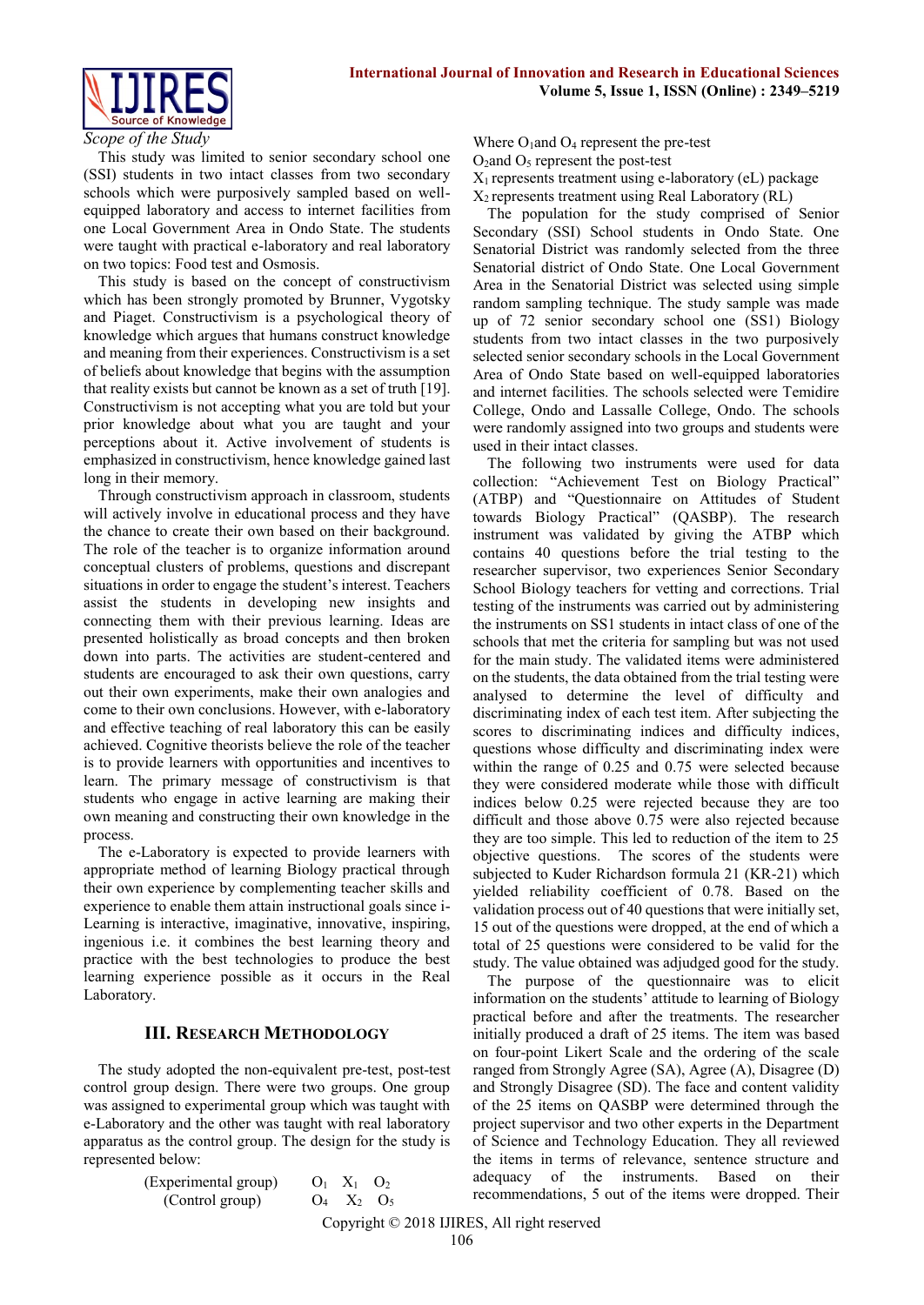

corrections and suggestions were made to determine which of the items were valid enough for the study and to produce the final draft. The reliability of the questionnaire was determined by using Cronbach Alpha. A reliability coefficient of 0.82 was established. The value obtained was adjudged as good enough for the instrument

The researcher visited the two schools selected for the study. Permission was sought from the relevant authorities of the school as well as from the Biology teacher to allow the use of their schools. They were briefed about the purpose of the study and they in turn gave their full cooperation and assigned Biology teachers for assistance. The pretest ofAchievement Test on Biology Practical (ATBP) and Questionnaire on Attitudes of Students towards Biology Practical (QASBP) was administered personally by the researcher in the first week to all the students before the experimental group was subjected to treatment. This is to ascertain the academic equivalence and the attitude of the students before treatments. A week after the pre-test, the researcher introduced the e-Laboratory packages which contained the food test and osmosis practical experiments. The downloaded online instructional packages were projected on the screen via LCD projector. Students read, listened and watched the video of the lesson based on the mode of multimedia instructional package. After the class presentation, students had opportunities of interacting with the e-laboratory by clicking on Next, Previous, Pause and Stop button at their convenience using computer. Likewise the real laboratory group were exposed to the real experiment using the real apparatus on two Biology practical concepts which are osmosis and food test practical with the help of Biology teacher assistant.

The students were exposed to two contacts lessons (double period) one per week for two weeks. At the end of the two weeks intervention by the researcher which was two contacts with each of the selected schools, a post-test was administered on the students for their achievements in food test and osmosis and questionnaire on attitude of students was also administered to determine their attitudes after being exposed to the treatments. The post-test was 100 points scores.

## *Data Analysis*

The data collected were analyzed based on the stated hypotheses using Descriptive statistics and t-test. Descriptive statistics were used to analysed the estimated marginal means, standard deviation and standard error estimates and t-test was applied to examine whether any significant differences existed between the two groups. All the analyses were carried out at 5% level of significance.

## *Hypotheses Testing*

The testing of the two hypotheses for the study stated earlier was undertaken to decide whether they should be rejected or not. The interpretation of the results is given, and after which discussions of the findings which emanated from the study are presented.

## *Hypothesis 1:*

There is no significant difference between the performance in practical Biology of students taught with elaboratory (eL) and those taught with real laboratory (RL).

In testing this hypothesis, the post-test scores of students who were taught under e-Laboratory were compared to the post-test scores of students who were taught under real laboratory using t-test statistics and the results are presented in the Table below.

| Table A. T-test Analysis of the Performance of Students' |  |
|----------------------------------------------------------|--|
| taught using e-Laboratory and those taught using Real    |  |

| Laboratory |    |          |       |    |      |         |  |  |  |  |
|------------|----|----------|-------|----|------|---------|--|--|--|--|
| Groups     |    |          | SD    | Df |      | p-value |  |  |  |  |
| eL         |    | 35 62.69 | 14.32 | 70 | 0.72 | 0.29    |  |  |  |  |
| RL         | 37 | 59.89    | 18.19 |    |      |         |  |  |  |  |
| P < 0.05   |    |          |       |    |      |         |  |  |  |  |

Table shows that there was no significant difference in the mean scores of the two groups in the ATBP ( $t = 0.72$ , P>0.05). Thus, the null hypothesis is not rejected. This implies that there is no significant difference in the performance of students in practical Biology of taught with e-laboratory (eL) and those taught with real laboratory (RL). The mean scores revealed that e-laboratory group ( $\overline{X}$  $= 62.69$ ) performed better than the real laboratory group ( $\overline{X}$ = 59.89) but not significantly.

#### *Hypothesis 2:*

There is no significance difference in the attitude to Biology practical of students taught using e-laboratory and those taught using real laboratory.

In testing this hypothesis, the attitudes of the students were measured and analysed using mean and t-test statistics as shown in Table below.

Table A t-test Analysis of the Attitudes of Students' taught using e-Laboratory and those taught using Real

| Laboratory.   |    |       |           |    |      |         |  |  |  |  |
|---------------|----|-------|-----------|----|------|---------|--|--|--|--|
| <b>Groups</b> |    |       | <b>SD</b> | Df |      | p-value |  |  |  |  |
| eL            | 35 | 49.14 | 7.32      | 70 | 0.69 | 0.42    |  |  |  |  |
| RL            | 37 | 48.00 | 5.99      |    |      |         |  |  |  |  |
| P<0.05        |    |       |           |    |      |         |  |  |  |  |

Table above revealed  $(t = 0.69, P > 0.05)$  that there was no significant difference in the attitude of students exposed to e-laboratory and those exposed to real laboratory hence the null hypothesis is not rejected. The mean scores revealed that e-laboratory group ( $\bar{X}$  = 49.14) have better positive attitude than real laboratory group ( $\overline{X}$  = 48.00) but not statistically significant.

The results of the analysis of Hypothesis 1, showed that there was no significant difference in the performance of students taught using e-laboratory and those taught using real laboratory. It was found out that both e-laboratory and real laboratory had a comparable effectiveness on the performance of the students. The mean scores only showed that students taught under e-laboratory performed better than those taught under real laboratory but not statistically significant. This little mean difference might be as a result of environmental factor or because of the ability of the students in e-laboratory to be able to replay the video over and over again. This result was in support of findings of [22], [12]; [18]; [16]; [17]. The authors discovered that either e-laboratory or real laboratory was effective in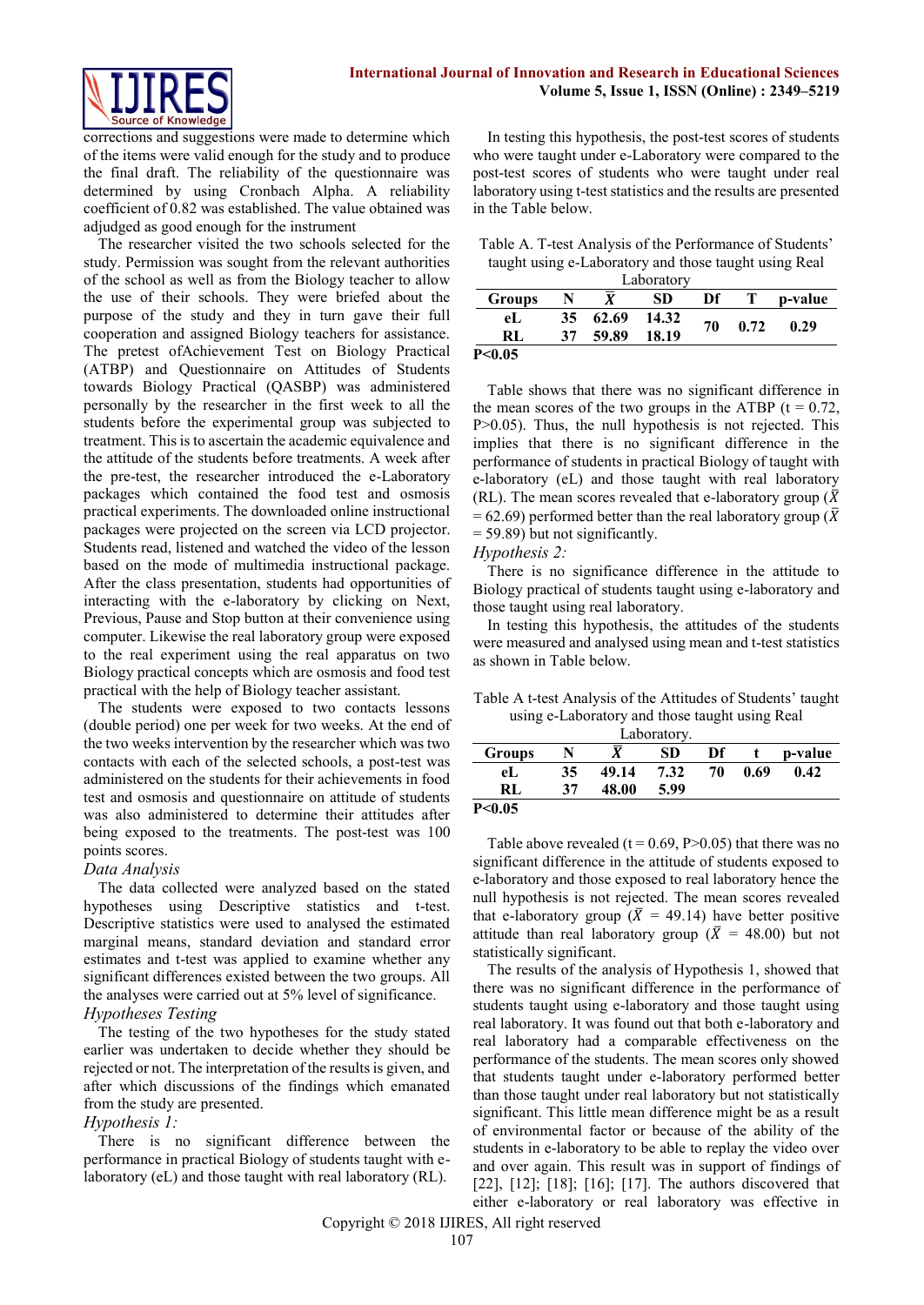

enhancing student's performance and that the effectiveness and impact of the e-laboratory was comparable to that of real laboratory. The authors affirmed that both types of laboratories teachings were effective because they had the advantage of allowing learners to use process skills to generate content information and also to understand more complex materials. The authors also affirmed that both types of laboratories help to aid conceptualization, memory and help to develop students in the understanding of science. These findings were in line with that of [5] who reported that there was no significant difference between performance of student taught using remote laboratory and those taught Biology practical using hands-on laboratory.

The results of this study was consistent with that of [10] who also found out in his study on the comparative study of hands-on and remote physics laboratory that there was no significance difference in the performance of students taught using hands-on laboratory and those taught using remote laboratory. The findings from this study were also supported by the findings of [1] who found out that the usual (traditional) laboratory teaching is comparable (or better) to video media instruction and affirmed that video media instruction could be used after classroom teaching or serves as tutorial materials. The results were also in line with that of [2]. They found out that the physical science considers the use of concrete visual devices like projectors, camera, video, laser video disc as aids to teaching.

The results of the findings showed that there was no significant difference  $(P>0.05)$  in the effectiveness of elaboratory (eL) and real laboratory (RL) in improving positive attitude in students towards Biology practical. From the study, both e-laboratory group and real laboratory group showed positive attitude but with mean difference of 1.14 in the e-laboratory group showed more positive attitude, than the real laboratory. From the findings, it could be concluded that either of the two types of laboratories could be used to improve positive attitudes in Biology practical of students if they are used effectively. In support to the findings, [21] and [13] reported that students' attitude towards learning correlates highly with their achievement. [15] Reported that the correlation between high school students' achievement in Chemistry and their attitude towards Chemistry ranged from 0.24 to 0.41. [8] Also discovered that undergraduate student who had a less positive attitude to chemistry almost invariably obtained lowered examination marks.

Based on these findings, the study concluded that students learnt better when taught with both methods. From the results of these findings, it also shows that real laboratory improved students' performance going by real laboratory students posttest, which means if students could be properly taught and not waiting towards the commencement of external examination before conducting practical's for the students it would yield a better performance and in the absence of teachers, students need not to wait for teachers to learn since there are numerous practical online that students can learn from which would also yield a better result. Also, the study concluded that either e-laboratory or real laboratory were effective in promoting the students' attitudes to Biology practical.

#### **RECOMMENDATIONS**

- 1. As a result of this global technological development, teachers at secondary school level should be exposed to computer training and also the use of internet to facilitate their teaching and learning experiences.
- 2. All subject teachers at the secondary school level should be encouraged to download videos from the internet most especially those ones relevant to their subjects and then incorporate them in their teaching.

#### **REFERENCE**

- [1] Afolabi, M. A. (2006). Effectiveness of Video Media Instruction on Learning Achievement in Practical Physics in the Secondary School. An Unpublished thesis submitted to the Department of Special Education and Curriculum Studies, Obafemi Awolowo University, Ile-Ife.
- [2] Agun, I. and Imogie, I. (1988). "Educational Technology: An Overview" Fundamentals of Educational Technology. Ibadan: Y Books Nigeria Limited.
- [3] Ahmed, M. A. (2008). Influence of Personality Factors on Biology Lecturers' Assessment of Difficulty Levels of Genetics Concepts in Nigerian Colleges of Education (Unpublished doctoral thesis). University of Ilorin, Ilorin, Nigeria.
- [4] Ahmed, M. A., and Abimbola, I. O. (2011). Influence of Teaching Experience and School Location on Biology Teachers' Rating of the Difficult Levels of Nutrition Concepts in Ilorin, Nigeria. JOSTMED, 7(2), 52-61.
- [5] Al-Balushi, K. (2009). The Effectiveness of Chemistry e-Lab on the Development of Practical Skills and Achievement of Students at the Post Basic Education in the Sultanate of Oman and their Attitudes toward it, Unpublished M A thesis, Institute of Arab Research and Studies, Egypt.
- [6] Ambusaidi, (2015). The impact of using the Dry Laboratory Strategy on the Achievement of Science Students at the University of Jordan, Educational Sciences Studies, 31(2), 318- 377, Jordan.
- [7] Bamidele E. F. (2002). Effectiveness of a Computer Assisted Instruction in the Teaching of Secondary School Practical Chemistry. Ife Journal of Theory and Research in Education, Obafemi Awolowo University, Ile-Ife. Vol. 7
- [8] Bennett, J., Rollnick, M., Green, G., and White, M. (2004). The Development and use of an Instrument to assess Students' Attitude to Study of Chemistry. International Journal of Science Education, 23(8), 833-845.
- [9] Corter, J. E., J. V. Nickerson, S. K. Esche and C. Chassapis. 2004. Remote Versus Hands-on Laboratory: A comparative study. Paper presented at 34th ASEE/IEEE Frontiers in Education Conference, Savannah, GA. 20–23 October.
- [10] Jillian, L. (2012). Comparative study of Hands-on and Remote Physics Laboratory for first year University level physics student. (pp 34-38).
- [11] Kareem, L. O. (2003). Effects of Audio-graphic Self-instructional Packages on Senior Secondary School Students' Performance in Biology in Ilorin, Nigeria. Unpublished PhD thesis of the University of Ilorin, Ilorin.
- [12] Ogot, N., Elliott, G., and Glumac, N. (2003). An Assessment of In-Person and Remotely Operated Laboratories. Journal of Engineering Education, 92(1), 57-62.
- [13] Olatoye, R. A. (2002). A Causual Model of School Factors as Determined of Science Achievement in Lagos State Secondary Schools. Unpublished Ph.D thesis, University of Ibadan, Ibadan.
- [14] Salami, M. O. (2012): Effects of Modified Laboratory Learning Approach on Biology Process Skills of Secondary School Students in Osun State. An Unpublished thesis submitted to the Department of Special Education and Curriculum Studies, Obafemi Awolowo University, Ile-Ife, in partial fulfilment of the award of PhD, Education (Curriculum Studies).
- [15] Salta, K. and Tzougraki, C. (2004). Attitude towards Chemistry among 11th Grade Students in High Schools in Greece. Science Teachers Association of Nigeria, 1-13, 31(1&2), 55-61.